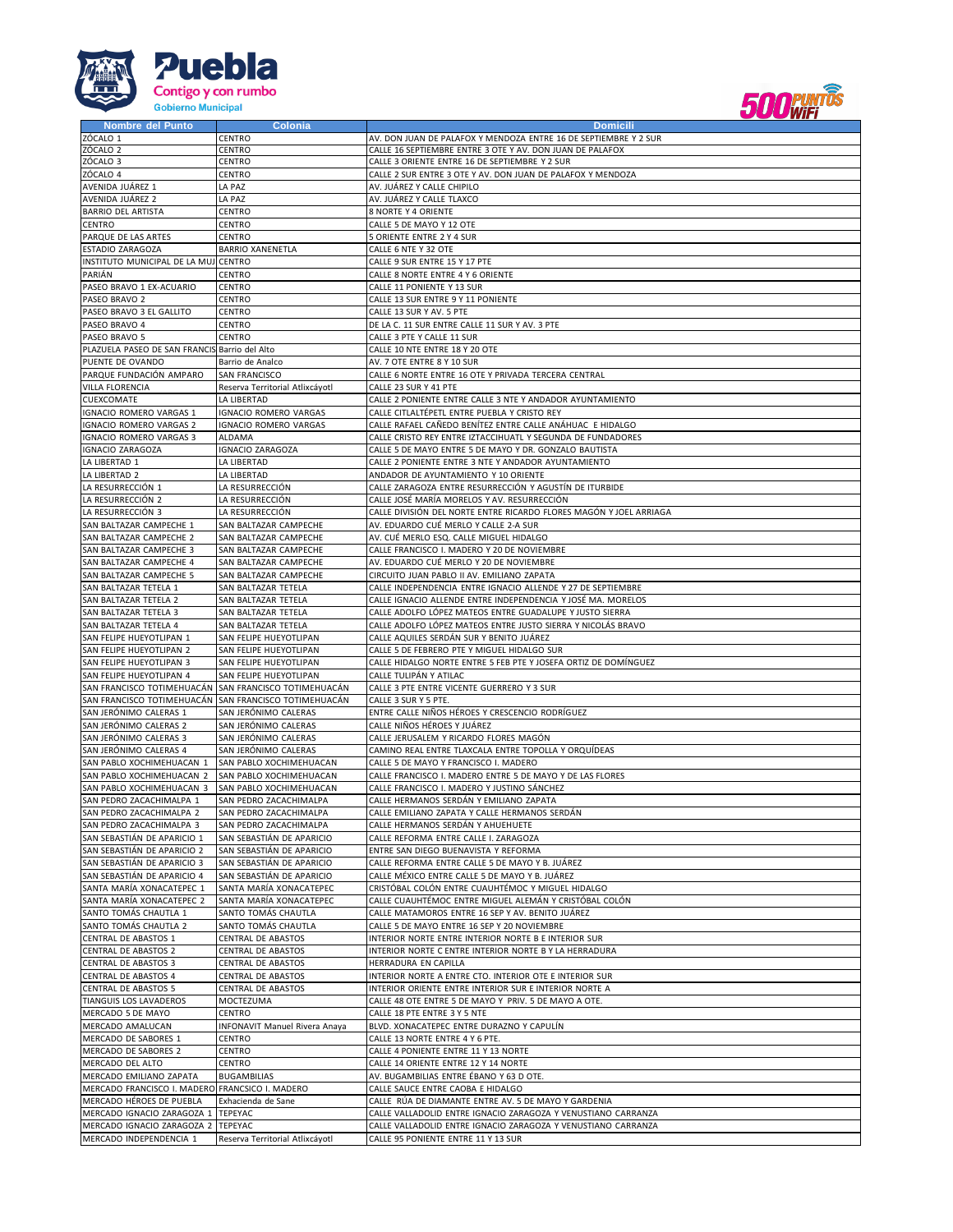



| <b>Nombre del Punto</b>                                     | Colonia                                              | <b>Domicili</b>                                                                                            |
|-------------------------------------------------------------|------------------------------------------------------|------------------------------------------------------------------------------------------------------------|
| MERCADO INDEPENDENCIA 2                                     | Reserva Territorial Atlixcáyotl                      | CALLE 11 SUR ENTRE MUNICIPIO LIBRE Y 95 PONIENTE                                                           |
| MERCADO JOAQUÍN COLOMBRES Valle del Sol                     |                                                      | AV. ANAXIMENES ENTRE AV. PITÁGORAS Y DEL SOL                                                               |
| MERCADO LA ACOCOTA                                          | La Acocota                                           | CALLE 6 ORIENTE ENTRE 16 Y 18 NTE                                                                          |
| MERCADO LA LIBERTAD "EL CUEXO LA LIBERTAD                   |                                                      | ENTRE CALLE 3 NTE Y ANDADOR AYUNTAMIENTO                                                                   |
| MERCADO MAYORAZGO                                           | <b>MAYORAZGO</b>                                     | CALLE AGUSTÍN MELGAR ENTRE PROL. 11 SUR E INSURGENTES                                                      |
| MERCADO MELCHOR OCAMPO                                      | <b>EL CARMEN</b>                                     | AV. 21 ORIENTE ENTRE 2 Y 4 SUR                                                                             |
| MERCADO MIGUEL HIDALGO " LA LA LOMA                         |                                                      | CALLE 15 NORTE ENTRE BLVD. NORTE Y 64 PTE.                                                                 |
| MERCADO MORELOS 1                                           | Diez de Mayo                                         | CALLE 42 NORTE ENTRE CARRIL DE LA ROSA Y 20 OTE                                                            |
| MERCADO MORELOS 2                                           | Diez de Mayo                                         | CALLE 42 NORTE ENTRE CARRIL DE LA ROSA Y 20 OTE                                                            |
| MERCADO MORELOS 3                                           | Diez de Mayo                                         | CALLE 42 NORTE ENTRE CARRIL DE LA ROSA Y 20 OTE                                                            |
| MERCADO NICOLÁS BRAVO " EL P                                | <b>CENTRO</b>                                        | PRIVDAD 9A SUR ENTRE 9 SUR Y PRIV. 9B SUR                                                                  |
| MERCADO SAN BALTAZAR CAMPE SAN BALTAZAR CAMPECHE            |                                                      | ENTRE 20 DE NOV Y PRIV. 20 DE NOVIEMBRE                                                                    |
| MERCADO SANTA ANITA                                         | SANTA ANITA                                          | CALLE 13 NORTE ENTRE 22 Y 24 PTE                                                                           |
| MERCADO SANTA MARÍA                                         | SANTA MARÍA                                          | DE LA 9 NORTE ENTRE 34 Y 36 PTE                                                                            |
| MERCADO UNIDAD GUADALUPE                                    | Guadalupe                                            | SECCIÓN E Y SECCION A                                                                                      |
| MERCADO VENUSTIANO CARRANZ                                  | CENTRO                                               | CALLE 4 PTE ENTRE 11 Y 13 NTE                                                                              |
| MERCADO XONACA                                              | XONACA                                               | BLVD. XONACATEPEC ENTRE GRANADAS Y FERROCARRILL                                                            |
| MERCADO XONACATEPEC                                         | SANTA MARÍA XONACATEPEC                              | BLVD. MONTERREY S/N                                                                                        |
| MERCADO LA PIEDAD                                           | SANTA CRUZ LOS ÁNGELES                               | AV. 21 PTE Y AV. 19 PTE.                                                                                   |
|                                                             |                                                      |                                                                                                            |
| MERCADO DEFENSORES DE LA REFITIERRA Y LIBERTAD<br>AGUA AZUL | PRADOS AGUA AZUL                                     | ENTRE 6 Y 8 PTE.                                                                                           |
|                                                             |                                                      | CALLE 9 SUR ENTRE PRIV. 7B SUR Y PRIV. 9A SUR                                                              |
| BARRIO DE ANALCO 1                                          | <b>BARRIO DE ANALCO</b>                              | CALLE 10 SUR ENTRE 5 Y 7 OTE                                                                               |
| CENCH                                                       | El ÁngeL                                             | BLVD. 5 DE MAYO Y CENTRO ESCOLAR NIÑOS HERÓES                                                              |
| CENTRO                                                      | CENTRO                                               | CALLE 10 PONIENTE Y CALLE CINCO DE MAYO                                                                    |
| CRUZ ROJA                                                   | Barrio del Alto                                      | CALLE 10 NORTE ENTRE 18 Y 20 OTE                                                                           |
| <b>DOLORES</b>                                              | CENTRO                                               | CALLE 12 ORIENTE Y 6 NORTE                                                                                 |
| EL CARMEN 1                                                 | EL CARMEN                                            | CALLE 16 DE SEPTIEMBRE ENTRE 17 Y 19 ORIENTE                                                               |
| EL CARMEN 2                                                 | EL CARMEN                                            | CALLE 15 ORIENTE ENTRE 16 DE SEP Y PRIV. 16 DE SEP                                                         |
| EL CARMEN 3                                                 | EL CARMEN                                            | CALLE 16 DE SEPTIEMBRE Y 15 ORIENTE                                                                        |
| <b>EL REFUGIO</b>                                           | EL REFUGIO                                           | CALLE 5 NORTE Y 30 PTE                                                                                     |
| JARDÍN DE SANTA INÉS                                        | CENTRO                                               | CALLE 9 PTE Y 3 SUR                                                                                        |
| JARDÍN DEL CARMEN                                           | <b>EL CARMEN</b>                                     | CALLE 16 DE SEPTIEMBRE ENTRE 21 Y 23 ORIENTE                                                               |
| JARDINES DE SAN MANUEL 1                                    | JARDINES DE SAN MANUEL                               | CALLE RIO LERMA ENTRE AV. VICENTE GUERRERO Y GUDALUPE VICTORIA                                             |
| JARDINES DE SAN MANUEL 2                                    | JARDINES DE SAN MANUEL                               | CALLE RIO SUCHIATE ENTRE AV. SAN FRANCISCO Y AV. SAN IGNACIO                                               |
| LAGUNA DE SAN BALTAZAR 1                                    | BugambiliaS                                          | CALLE BUGAMBILIAS ENTRE GLADIOLAS Y AV. DE LAS ROSAS                                                       |
| LAGUNA DE SAN BALTAZAR 2                                    | <b>BugambiliaS</b>                                   | CALLE BUGAMBILIAS ENTRE CLAVELES Y HUELE DE NOCHE                                                          |
| LAGUNA DE SAN BALTAZAR 3                                    | BugambiliaS                                          | AV. DE LAS ROSAS ENTRE CALLE DEL LAGO Y MIRASOLES                                                          |
| <b>LOS REMEDIOS</b>                                         | Barrio de los Remedios                               | CALLE 20 NORTE ENTRE PRIV. 20 NTE Y AV. 10 OTE                                                             |
| MADRE ADMIRABLE                                             | PRADOS AGUA AZUL                                     | PRIVADA 9 A SUR Y CIRCUITO JUAN PABLO II                                                                   |
| PARQUE AMANDA                                               | RESIDENCIAL ESMERALDA                                | AV. 29 PONIENTE ENTRE DIAMANTE Y ESMERALDA                                                                 |
| PARQUE DE LAS LETRAS                                        | AZCÁRATE                                             | JUAN DE PALAFOX Y MENDOZA ENTRE 20 NORTE Y 18 B SUR                                                        |
| PARQUE DE LAS NINFAS 1                                      | LOS VOLCANES                                         | CALLE 23 PTE ENTRE 15 Y 17 SUR                                                                             |
| PARQUE DE LAS NINFAS 2                                      | LOS VOLCANES                                         | CALLE 25 PTE ENTRE 15 Y 17 SUR                                                                             |
| PARQUE ECOLÓGICO 1                                          | José López Portillo                                  | CALLE 30 SUR ENTRE 29 Y 31 ORIENTE                                                                         |
| PARQUE ECOLÓGICO 2                                          | AZCÁRATE                                             | CALLE 24 SUR ENTRE 19 Y 21 OTE                                                                             |
| PARQUE ECOLÓGICO 3                                          | Dos de Abril                                         | CALLE 30 SUR ENTRE 11 Y 13 OTE                                                                             |
| PARQUE ECOLÓGICO 4                                          | AZCÁRATE                                             | CALLE 9 ORIENTE ENTRE 24 Y 26 SUR                                                                          |
| PARQUE JERUSALEM                                            | <b>BARRIO DE ANALCO</b>                              | CALLE 9 OTE ENTRE 12 Y 14 SUR                                                                              |
| PARQUE JUÁREZ 1                                             | EL CARMEN HUEXOTITLA                                 | CALLE 4 SUR Y 35 ORIENTE                                                                                   |
| PARQUE JUÁREZ 2 MONUMENTO EL CARMEN HUEXOTITLA              |                                                      | CALLE 2-A SUR Y AV. 39 OTE                                                                                 |
| PARQUE JUÁREZ 3                                             | EL CARMEN HUEXOTITLA                                 | CALLE 4 SUR Y 33 ORIENTE                                                                                   |
| PARQUE JUÁREZ 4                                             | EL CARMEN HUEXOTITLA                                 | ENTRE 2 SUR Y BLVRD. 5 DE MAYO                                                                             |
| PARQUE LÁZARO CARDENAS                                      | LÁZARO CÁRDENAS                                      | CALLE 15 NORTE ENTRE PRIV. 24 PTE Y 26 PTE.                                                                |
| PARQUE MANUEL ÁVILA CAMACH CENTRO                           |                                                      | CALLE 7 PTE Y 5 SUR                                                                                        |
| PARQUE SAN RAFAEL                                           | SAN RAFAEL PONIENTE                                  | CALLE SINALOA PONIENTE ENTRE GUADALAJARA Y GUANAJUATO                                                      |
| PARQUE SANTA CRUZ LOS ÁNGELE SANTA CRUZ LOS ÁNGELES         |                                                      | AV. 27 PTE Y DE LA 29 SUR                                                                                  |
| PARQUE SEÑOR DE LOS TRABAJOS SAN MIGUELITO                  |                                                      | CALLE 11 NORTE ENTE 10 Y 12 PONIENTE                                                                       |
| PARQUE SKATE                                                | XONACA                                               | BLVD. XONACA Y 20 NORTE                                                                                    |
| PARQUE VÍCTOR HUGO EL CARME EL CARMEN                       |                                                      | CALLE 23 ORIENTE Y 16 SEPTIEMBRE                                                                           |
| PARQUE VILLA ENCANTADA                                      | VILLA ENCANTADA                                      | CALLE 5 A SUR Y 59 PONIENTE                                                                                |
| PISTA PARA CAMINAR AMALUCAN PLAZAS AMALUCAN                 |                                                      | AV. DEL BOSQUE ENTRE PLAZUELA DEL BOLICHE Y PLAZUELA DE ANALCO                                             |
| PLAZUELA SOR JUANA INÉS                                     | CENTRO                                               | CALLE 5 NORTE Y A. 4 PTE                                                                                   |
| PRADOS AGUA AZUL                                            | PRADOS AGUA AZUL                                     | CIRCUITO JUAN PABLO II ENTRE CALLE 9 SUR Y PRIVADA 9A SUR                                                  |
| <b>SAN ANTONIO</b>                                          | BARRIO DE SAN ANTONIO                                | CALLE 24 PONIENTE Y 3 NORTE                                                                                |
| SAN JOSÉ                                                    | BARRIO DE SAN JOSÉ                                   | CALLE 18 ORIENTE Y 4 NORTE                                                                                 |
| SANTA ANITA                                                 |                                                      | AV. 117 PONIENTE ENTRE OCEAVA SUR Y CALLE 13 SUR                                                           |
| SANTIAGO                                                    | San Francisco MayorazgO<br><b>BARRIO DE SANTIAGO</b> | CALLE 15 SUR Y 17 PONIENTE                                                                                 |
|                                                             | 16 DE SEPTIEMBRE                                     |                                                                                                            |
| 16 DE SEPTIEMBRE<br>ÁLVARO OBREGÓN                          | ÁLVARO OBREGÓN                                       | CALLE 5 NORTE ENTRE PRIV. 74 PTE Y CALLE 74 PTE<br>AV. 21 OTE ENTRE PRIMERA Y SEGUNDA PRIVADA DE LA 16 SUR |
| ÁMERICA NORTE                                               |                                                      |                                                                                                            |
|                                                             | ÁMERICA NORTE                                        | PARQUE HABANA ENTRE MANAGUA Y PANAMÁ                                                                       |
| ÁMERICA SUR                                                 | ÁMERICA SUR                                          | CALLE DE BRASIL ENTRE CALLE 40 NTE Y DE URUGUAY                                                            |
| AMPLIACIÓN DE GUADALUPE HID GUADALUPE HIDALGO               |                                                      | AV. 3 SUR ENTRE INDEPENDENCIA Y CALLE HERMANOS SERDÁN                                                      |
| AMPLIACIÓN UNIÓN ANTORCHIST UNIÓN ANTORCHISTA               |                                                      | AQUILES CORDOBA MORÁN ENTRE WENSESLAO VICTORIA SOTO Y BARLOMÉ TADEO                                        |
| ÁNGELES DEL SUR 1                                           | ÁNGELES DEL SUR                                      | CALLE 27 B SUR Y CALLE 139 PTE                                                                             |
| ÁNGELES DEL SUR 2                                           | ÁNGELES DEL SUR                                      | CALLE 141 PONIENTE Y CALLE 29 B SUR                                                                        |
| AQUILES SERDÁN 1                                            | AQUILES SERDÁN                                       | CALLE 4 PONIENTE ENTRE 45 Y 47 NORTE                                                                       |
| AQUILES SERDÁN 2                                            | LA LIBERTAD                                          | CALLE 3 ORIENTE ENTRE 2 Y 4 SUR                                                                            |
| ARBOLEDAS DE GUADALUPE                                      | ARBOLEDAS DE GUADALUPE                               | AV. EJERCITO DE OTE ENTRE TAMARINDO Y EUCALIPTO                                                            |
| <b>BALCONES DEL SUR 1</b>                                   | <b>BALCONES DEL SUR</b>                              | AV. JOSÉ MARTI ENTRE HORACIO QUIROGA Y JORGE LUIS BORGES                                                   |
| <b>BALCONES DEL SUR 2</b>                                   | <b>BALCONES DEL SUR</b>                              | CALLE PABLO NERUDA ENTRE CALLE 2 Y JUANA DE IBARBOROU                                                      |
| <b>BALCONES DEL SUR 3</b>                                   | <b>BALCONES DEL SUR</b>                              | CALLE MARIO BENEDETTI ENTRE NICOLÁS GUILLÉN Y JORGE LUIS BORGES                                            |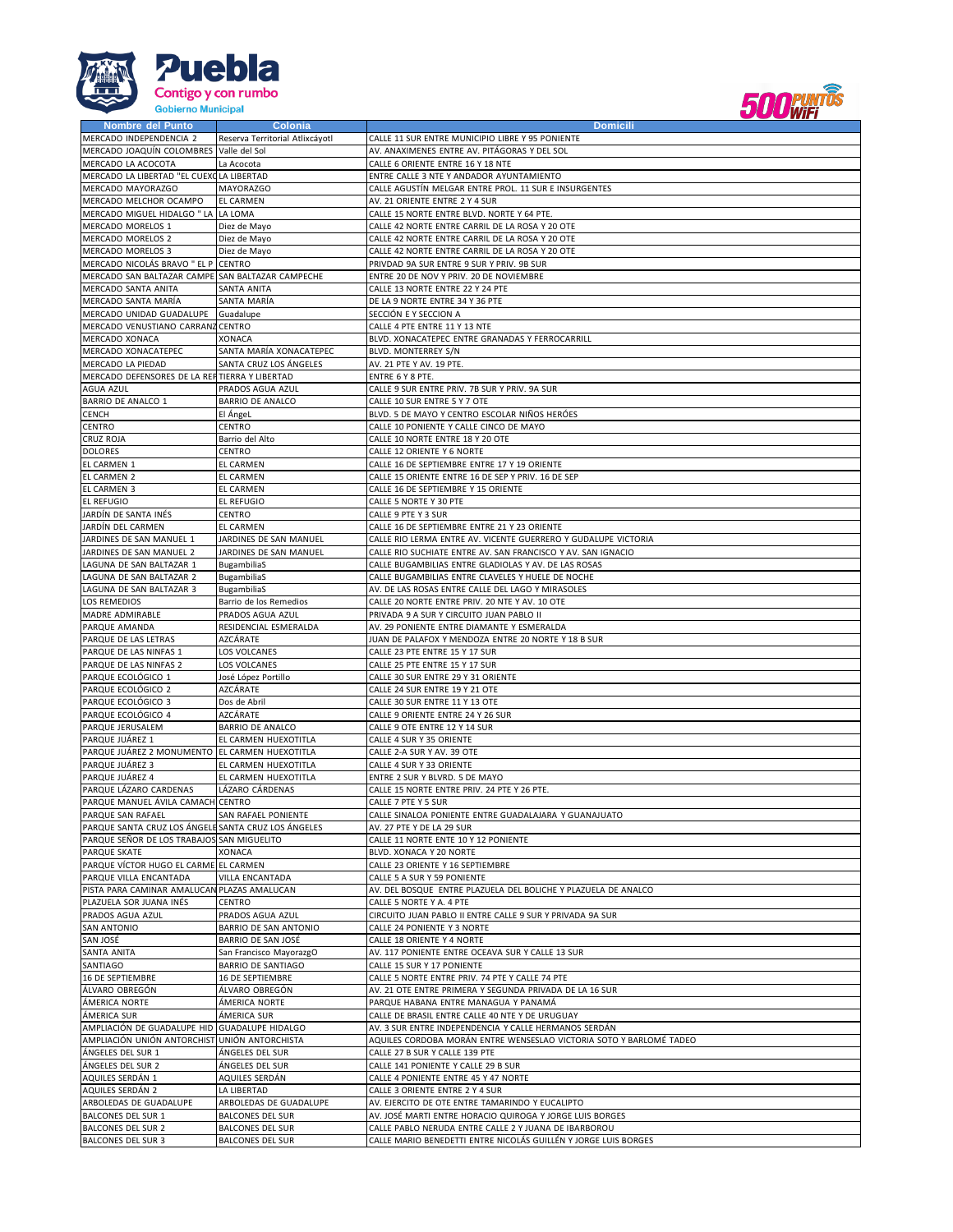



| <b>Nombre del Punto</b>                                | Colonia                    | <b>Domicilio</b>                                                                                                   |
|--------------------------------------------------------|----------------------------|--------------------------------------------------------------------------------------------------------------------|
| BELISARIO DOMÍNGUEZ                                    | BELISARIO DOMÍNGUEZ        | CALLE 33 SUR ENTRE 19 Y 21 PTE                                                                                     |
| BOSQUES DE SAN SEBASTIÁN 1                             | BOSQUES DE SAN SEBASTIÁN   | CALLE 4-A ENTRE CALLE 9-A Y 10-A                                                                                   |
|                                                        |                            |                                                                                                                    |
|                                                        |                            |                                                                                                                    |
| BOSQUES DE SAN SEBASTIÁN 2                             | BOSQUES DE SAN SEBASTIÁN   | CALLE 4TA CERRADA XONACATEPEC ENTRE BLVD. MONTERREY Y 3RA CERRADA DE XONACATEPEC                                   |
|                                                        |                            |                                                                                                                    |
| BOSQUES DE SAN SEBASTIÁN 3                             | BOSQUES DE SAN SEBASTIÁN   | CALLE 5-A Y CALLE 4 A                                                                                              |
|                                                        |                            |                                                                                                                    |
| <b>BOSQUES DEL PILAR 1</b>                             | <b>BOSQUES DEL PILAR</b>   | CALLE NORUEGA ENTRE GALES Y SAN MARINO                                                                             |
| <b>BOSQUES DEL PILAR 2</b>                             | <b>BOSQUES DEL PILAR</b>   | CALLE FRANCIA ENTRE ANDORRA Y IRLANDA DEL NORTE                                                                    |
| <b>BUGAMBILIAS</b>                                     | <b>BUGAMBILIAS</b>         | CALLE BUGAMBILIAS Y CALLE MIRASOLES                                                                                |
| CABAÑAS DE SANTA MARÍA                                 | Unidad AntorchistA         | CALLE A. SERDÁN Y PRIMERO DE MAYO                                                                                  |
| CENTRO DE ATENCIÓN MUNICIPAL CENTRO                    |                            | CALLE 13 NORTE ENTRE 4 Y 6 OTE                                                                                     |
|                                                        |                            |                                                                                                                    |
| CAMINO REAL                                            | CAMINO REAL                | CALLE RÍO PAPAGAYO Y MESÓN                                                                                         |
| CASTILLOTLA                                            | CASTILLOTLA                | CALLE NUEVO LEÓN ENTRE PUEBLAY MÉXICO                                                                              |
| CDC U. H. SAN APARICIO                                 | San Aparicio las FuenteS   | CALLE SAN APARICIO OTE Y 2 NORTE                                                                                   |
| CENTRO ACUÁTICO MUNICIPAL                              | BOSQUES DE SAN SEBASTIÁN   | BLVD. DEL GASODUCTO ENTRE CALLE 1C Y 4E                                                                            |
| CENTRO INTEGRAL AGUA SANTA                             | U. H. AGUA SANTA           | AV. 119 PONIENTE ENTRE 11 SUR Y 9 SUR                                                                              |
|                                                        |                            |                                                                                                                    |
| CIPPC BOSQUES DE SAN SEBASTIÁ BOSQUES DE SAN SEBASTIÁN |                            | BLVD. DEL GASODUCTO ENTRE BLVD. XONACATEPEC Y CALLE 7E                                                             |
| CIPPC BOSQUES DE SAN SEBASTIÁ BOSQUES DE SAN SEBASTIÁN |                            | BLVD. DEL GASODUCTO ENTRE BLVD. XONACATEPEC Y CALLE 7E                                                             |
| CENTRO INTEGRAL LA GUADALUP LA GUADALUPANA             |                            | NTRA. SRA. DE SAN JUAN DE LOS LAGOS Y NTRA. SRA. DE LA CARIDAD DE COBRE                                            |
| CENTRO INTEGRAL LOMAS DE SAN LOMAS DE SAN MIGUEL       |                            | CALLE TEXCOCO ENTRE ALZCAPOZALCO Y COPILCO                                                                         |
| CENTRO INTEGRAL ROSAS DE TEPE SAN PABLO XOCHIMEHUACAN  |                            | CALLE LIBERTAD ENTRE TLATEMPAN Y SEGUNDA PRIV. LIBERTAD                                                            |
|                                                        |                            |                                                                                                                    |
| <b>CLEOTILDE TORRES 1</b>                              | <b>CLEOTILDE TORRES</b>    | CALLE 48 PTE Y 19 NORTE                                                                                            |
| <b>CLEOTILDE TORRES 2</b>                              | <b>CLEOTILDE TORRES</b>    | CALLE 52 PTE Y CALLE 19 NORTE                                                                                      |
| CHAPULCO                                               | San Francisco Totimehuacan | CALLE. PROL. DEL PARRAL ENTRE LAGO CHAPALA                                                                         |
| CINCO DE MAYO                                          | CINCO DE MAYO              | CALLE 18 NORTE ENTRE 28 Y 30 ORIENTE                                                                               |
| CIUDAD SATÉLITE 1                                      | CIUDAD SATÉLITE            | AV. DE LOS EDUCADORES ENTRE GABINO BARREDA Y I MANUEL ALTAMIRANO                                                   |
|                                                        |                            |                                                                                                                    |
| CIUDAD SATÉLITE 2                                      | CIUDAD SATÉLITE            | CALLE GABINO BARREDA ENTRE DE LOS DRAMATURGOS Y ENRIQUE RÉBSAMEN                                                   |
| <b>CLEOTILDE TORRES</b>                                | <b>CLEOTILDE TORRES</b>    | CALLE 48 PTE Y 50 PONIENTE                                                                                         |
| LUIS DONALDO COLOSIO 2                                 | LUIS DONALDO COLOSIO       | V. LUIS DONALDO COLOSIO MURIETA Y BUGAMBILIAS                                                                      |
| CONSTITUCIÓN MEXICANA 1                                | CONSTITUCIÓN MEXICANA      | CALLE ART. NO 31 ENTRE CAMINO VIEJO AMP. BALCONES                                                                  |
| CONSTITUCIÓN MEXICANA 2                                | CONSTITUCIÓN MEXICANA      | CALLE SAN IGNACIO ENTRE ARTICULO 12 Y ARTICULO 13                                                                  |
|                                                        |                            |                                                                                                                    |
| CORONEL MIGUEL AUZA                                    | Jardines de San ManueL     | CALLE RIO MAYO ENTRE SAN CLAUDIO Y CIRCUNVALACION                                                                  |
| CUAUHTÉMOC                                             | CUAUHTÉMOC                 | AV. 66 PONIENTE Y 5 NTE.                                                                                           |
| DEL VALLE 1                                            | <b>DEL VALLE</b>           | AV. VALLE DE OLIVOS ENTRE VALLE DE TAMAULIPAS Y VALLE DE SONORA                                                    |
| <b>DEL VALLE 2</b>                                     | <b>DEL VALLE</b>           | AV. VALLE DE OLIVOS Y VALLE DE TAMAULIPAS                                                                          |
|                                                        |                            |                                                                                                                    |
| MAYORAZGO 3 DELEGACIÓN                                 | SAN JOSÉ MAYORAZGO         | CALLE 79 PONIENTE ENTRE 15 A SUR Y 15 SUR                                                                          |
| EL ÁNGEL                                               | EL ÁNGEL                   | CALLE 16 A SUR ENTRE 15 Y 17 ORIENTE                                                                               |
| <b>EL CERRITO</b>                                      | <b>EL CERRITO</b>          | BLVD. VALSEQUILLO ENTRE CTO. JUAN PABLO II Y 16 SEP                                                                |
| EL MIRADOR 1                                           | EL MIRADOR                 | CALLE 20 SUR ENTRE 33 Y 35 OTE                                                                                     |
| EL MIRADOR 2                                           | EL MIRADOR                 | CALLE 24 SUR ENTRE 33 Y 35 OTE                                                                                     |
|                                                        |                            |                                                                                                                    |
| EL SALVADOR 1                                          | EL SALVADOR                | CALLE 6 SUR ENTRE 4 SUR Y 9 OTE                                                                                    |
| EL SALVADOR 2                                          | EL SALVADOR                | CALLE 7 PONIENTE ENTRE 5 SUR Y 16 DE SEPTIEMBRE                                                                    |
| <b>FELIPE CARRILLO</b>                                 | Real de Castillotla        | 1RA CALLE DE ANILLO PERIF. ENTRE 2DA CARRADA DE ANILLO PERIF. Y CTO. INTERIOR                                      |
| FRANCISCO I. MADERO                                    | Real de Castillotla        | 1A DE MIGUEL HIDALGO 2A DE MIGUEL HIDALGO                                                                          |
| FUENTES DE SAN BARTOLO                                 |                            | CALLE 123 ORIENTE ENTRE 2 SUR Y 2A SUR                                                                             |
|                                                        | San Francisco Totimehuacan |                                                                                                                    |
| <b>FUNDADORES 1</b>                                    | <b>FUNDADORES</b>          | CALLE FRAY JULIÁN GARCÉS ENTRE VAZCO DE QUIROGA Y JUAN DE SALMERÓN                                                 |
| <b>FUNDADORES 2</b>                                    | <b>FUNDADORES</b>          | CALLE FRAY JULIÁN GARCÉS ENTRE FRAY TORIBIO DE BENAVENTE Y VAZCO DE QUIROGA                                        |
| <b>GABRIEL PASTOR</b>                                  | <b>GABRIEL PASTOR</b>      | BLVD. VALSEQUILLO ENTRE BARCELONA Y ZARAGOZA                                                                       |
|                                                        |                            | GALAXIA BOSQUES DE MANZANILI GALAXIA BOSQUES DE MANZANILLA ESQUINA DE CALLE ACUEDUCTO MANZANILLA Y CANAL LA NORIA. |
| <b>GRANJAS MAYORAZGO</b>                               | Las Mercedes               | CALLE 15 SUR ENTRE AZALEA Y BLVD. INDEPENDENCIA                                                                    |
|                                                        |                            |                                                                                                                    |
| <b>GRANJAS SAN ISIDRO</b>                              | <b>GRANJAS SAN ISIDRO</b>  | AV. 93 OTE ENTRE PROL. DE LA 14 SUR Y CALLE DEL EJIDO                                                              |
| <b>GUADALUPE HIDALGO 1</b>                             | <b>GUADALUPE HIDALGO</b>   | CALLE INDEPENDENCIA ENTRE INSURGENTES E IGNACIO ALLENDE                                                            |
| <b>GUADALUPE HIDALGO 2</b>                             | <b>GUADALUPE HIDALGO</b>   | CALLE MIGUEL HIDALGO ENTRE INDEPENDENCIA E IGNACIO ALLENDE                                                         |
| <b>GUSTAVO DÍAZ ORDAZ</b>                              | Reforma Agua AzuL          | CALLE 17 SUR ENTRE 37 Y 39 PTE.                                                                                    |
| HACIENDA SANTA CLARA 1                                 | SANTA CLARA                | CALLE 31 SUR ENTRE 131 Y 133 PTE.                                                                                  |
|                                                        |                            |                                                                                                                    |
| HACIENDA SANTA CLARA 2                                 | SANTA CLARA                | CALLE 133 PONIENTE ENTRE 29 Y 31 SUR                                                                               |
| HÉROES DE PUEBLA                                       | HÉROES DE PUEBLA           | ROTONDA 2 DE ABRIL ENTRE GRAL. CARLOS PACHECO Y GRAL. IGNACIO ZARAGOZA                                             |
| <b>HISTORIADORES</b>                                   | <b>HISTORIADORES</b>       | CALLE ANTONIO ARELLANO ENTRE GREGORIO DE GANTE Y ANTONIO ARELLANO                                                  |
| <b>IDEAL EL PORVENIR</b>                               | Ignacio Zaragoza           | CALLE CIUDAD MILITAR ENTRE LIC. PINO SUÁREZ Y GRAL. PORFIRIO DÍAZ                                                  |
| INDEPENDENCIA 1                                        | INDEPENDENCIA              | CALLE PUEBLA ENTRE INDEPENDENCIA Y BLVD. FORJADORES DE PUEBLA                                                      |
|                                                        |                            |                                                                                                                    |
| INFONAVIT 5 DE FEBRERO 1                               | Sta María la Rivera        | CALLE 5 DE FEBRERO PTE Y REFUGIO RODRÍGUEZ NORTE                                                                   |
| INFONAVIT 5 DE FEBRERO 2                               | Sta María la Rivera        | CALLE 5 DE FEBRERO PTE ENTRE REFUGIO RODRIGUEZ NORTE Y BLVD. CARMEN SERDÁN                                         |
| INFONAVIT FIDEL VELÁZQUEZ                              | Rosas del Tepeyac          | CALLE FRANCISCO I MADERO ENTRE LOS PINOS Y E. ZAPATA                                                               |
| INFONAVIT N. MORONES 1                                 | INFONAVIT LUIS N. MORONES  | CDA. FLORENTINO MAYA ENTRE 24 SUR Y VIRGILIO AYAQUICA                                                              |
| INFONAVIT N. MORONES 2                                 | INFONAVIT LUIS N. MORONES  | CALLE W. J. CUAZILT ENTRE AV. LUIS N. MORONES Y E. BARRAGÁN VILLALOBOS                                             |
| INFONAVIT N. MORONES 3                                 |                            |                                                                                                                    |
|                                                        | San José Xilotzingo        | CALLE DEL CLAVEL ENTRE R. CERVANTES TORRES Y E. BARRAGÁN VILLALOBOS                                                |
| INSTITUTO MUNICIPAL DE LA JUVE VILLA VERDE             |                            | DIAG. DEF. DE LA REP Y CALLE CARRIL DE LA ROSA                                                                     |
| JARDINES DE CASTILLOTLA 5A SEC Flor del Sur            |                            | AV. AMAPOLAS ENTRE 17 Y 19 SUR                                                                                     |
| JARDINES DE JUAN BOSCO                                 | Nuevo Plan de Ayala        | V. VICENTE GUERRERO ENTRE 2A C. CEREZOS Y SALAVADOR ALLENDE                                                        |
| JARDINES DE SAN RAMÓN 1                                | JARDINES DE SAN MANUEL     | CALLE NARDOS ENTRE TABACHINES Y ACACIAS                                                                            |
|                                                        |                            |                                                                                                                    |
| JARDINES DE SAN RAMÓN 2                                | JARDINES DE SAN MANUEL     | CALLE TULIPANES ENTRE TABACHINES Y ACACIAS                                                                         |
| JARDINES DE SAN MANUEL 1                               | JARDINES DE SAN MANUEL     | CALLE RIO TUXPAN ENTRE BLVD. CIRCUNVALACIÓN Y AV. SAN CLAUDIO                                                      |
| JARDINES DE SAN MANUEL 2                               | JARDINES DE SAN MANUEL     | CALLE RIO SUCHIATE ENTRE RIO USUMACINTA Y RIO GRIJALVA                                                             |
| JARDINES DE SAN MANUEL 3                               | JARDINES DE SAN MANUEL     | CALLE RIO NAZAS ENTRE RIO PANUCO Y RIO CAZONES                                                                     |
| JARDINES DE SAN MANUEL 4                               | JARDINES DE SAN MANUEL     | ENTRE RIO ATOYAC Y RIO MAYO                                                                                        |
|                                                        |                            |                                                                                                                    |
| JARDINES DE SAN MANUEL 5                               | JARDINES DE SAN MANUEL     | CALLE RIO TUXPAN ENTRE RIO BRAVO Y RIO VERDE                                                                       |
| JARDINES DE SANTA ROSA 1                               | JARDINES DE SANTA ROSA     | AV. 143 PTE Y ESQUINA 2A CERRADA DE STA CECILIA                                                                    |
| JARDINES DE SANTA ROSA 2                               | JARDINES DE SANTA ROSA     | CALLE 1A CERRADA STA. MARIA ENTRE 139 PTE Y 2A CERRADA DE STA MARÍA                                                |
| JARDINES DE SANTA ROSA 3                               | JARDINES DE SANTA ROSA     | CALLE SANTA CECILIA ENTRE STA. BARBARA Y STA. ROSA                                                                 |
| JARDINES DEL SUR                                       | JARDINES DEL SUR           | CALLE DALIA Y PASEO DE LAS FLORES                                                                                  |
|                                                        |                            |                                                                                                                    |
| JESÚS GONZÁLEZ ORTEGA                                  | GONZÁLEZ ORTEGA            | PINO NARANJO Y CIPRES                                                                                              |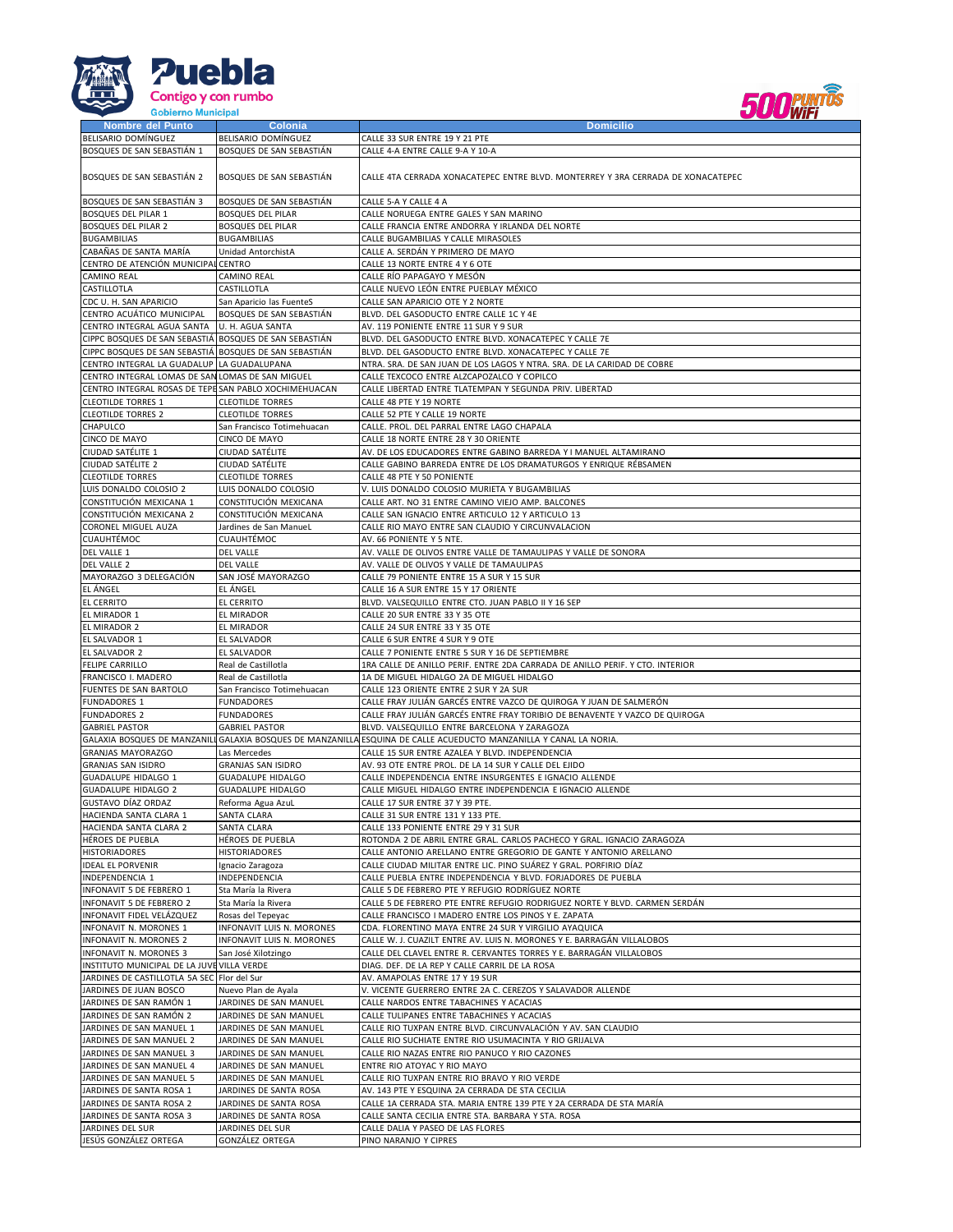



| Nombre del Punto            | Colonia                      | <b>Domicilio</b>                                                                                                      |
|-----------------------------|------------------------------|-----------------------------------------------------------------------------------------------------------------------|
| JOSÉ MA. PINO SUÁREZ        | JOSÉ MA PINO SUÁREZ          | TRIUNFO MADERISTA ESQ. GENERAL LUIS MOYA                                                                              |
| JOSÉ MARÍA MORELOS          | JOSÉ MARÍA MORELOS           | 17 NORTE ENTRE 30 Y 32 PONIENTE                                                                                       |
| LA CARMELITA                | INFONAVIT LA CARMELITA       | 5 DE MAYO Y MIGUEL HIDALGO                                                                                            |
| LA GIRALDA                  | LA GIRALDA                   | CALLE JACINTOS Y SEGUNDA CERRADA                                                                                      |
|                             |                              |                                                                                                                       |
| LA GUADALUPANA 1            | LA GUADALUPANA               | NUESTRA SEÑORA DE GUADALUPE - CANCHA FRENTE A ROTONDA                                                                 |
| LA GUADALUPANA 2            | LA GUADALUPANA               | NUESTRA SEÑORA DE REMEDIOS - ROTONDA                                                                                  |
| LA GUADALUPANA 3            | LA GUADALUPANA               | NUESTRA SEÑORA DE GUADALUPE Y NUESTRA SEÑORA DEL CARMEN                                                               |
| LA GUADALUPANA 4            | LA GUADALUPANA               | NUESTRA SEÑORA DE SAN JUAN DE LOS LAGOS ESQ. NUESTRA SEÑORA DE GUADALUPE                                              |
| LA HACIENDA 1               | LA HACIENDA                  | CIRCUITO JUAN PABLO II ENTRE 24 SUR Y RIO COCOYOC                                                                     |
| LA HACIENDA 2               | LA HACIENDA                  | DE LA HERRADURA Y DEL SECO                                                                                            |
| LA HACIENDA 3               | LA HACIENDA                  | CALLE DE BALBANERA ENTRE COCOYOC Y COVADONGA                                                                          |
| LA JOYA 1                   | LA JOYA                      | CALLE ONIX SUR Y ONIX PONIENTE                                                                                        |
| LA JOYA 2                   | LA JOYA                      | XICOTENCATL HUEMAC Y MALINTZI                                                                                         |
| LA JOYA 3                   | LA JOYA                      | AV NEZAHUALCOYOTL Y CUAUHTEMOC                                                                                        |
| LA LOMA                     | LA LOMA                      | PRIV. 78 PONIENTE Y 13 NORTE                                                                                          |
|                             |                              |                                                                                                                       |
| LA PAZ 1                    | LA PAZ                       | TEHUACAN SUR ESQ. TULANCINGO                                                                                          |
| LA PAZ 2 PARQUE MORELOS     | LA PAZ                       | CITLALTEPETL Y BLVD ATLIXCO                                                                                           |
| LA PAZ 3                    | LA PAZ                       | AV ROSENDO MARQUEZ Y CALLE PEROTE                                                                                     |
| LA POPULAR COATEPEC 1       | LA POPULAR COATEPEC          | SOBRE CALLE SONORA 105 PTE                                                                                            |
| LA POPULAR COATEPEC 2       | LA POPULAR COATEPEC          | VERACRUZ GRAL. IGNACIO MEJÍA                                                                                          |
| LA POPULAR COATEPEC 3       | POPULAR COATEPEC             | CALLE 11 SUR Y AV. NACIONAL Y 105 PONIENTE                                                                            |
| LA POPULAR COATEPEC 4       | POPULAR COATEPEC             | CALLE VERACRUZ ENTRE CANCHA Y PARQUE                                                                                  |
| LAS COLORADAS               | LAS COLORADAS                | BLVRD CARLOS CAMACHO ESPIRITU EN ESQUINA CALLE CISNE Y VIOLETAS                                                       |
| LAS HADAS 1                 | LAS HADAS                    | REP. DE ARGENTINA Y URSS ENTRE 26 Y 30 PONIENTE                                                                       |
| LAS HADAS 2                 |                              |                                                                                                                       |
|                             | LAS HADAS                    | DEL VENADO LAS HADAS TIGRE                                                                                            |
| LAS HADAS 3                 | <b>LAS HADAS</b>             | CALLE ARGENTINA 6 Y PRIV 27B NORTE                                                                                    |
| LAS HADAS 4                 | <b>LAS HADAS</b>             | ENTRE CALLE DEL TIGRE Y CALLE BULGARIA                                                                                |
| LAS PALMAS                  | LAS PALMAS                   | CALLE DE SEVILLA ENTRE COMPOSTELA / SANTANDER                                                                         |
| LEOBARDO COCA               | <b>MAYORAZGO</b>             | H. GALEANA ENTRE LIC. CARLOS A J. ARRUTI Y AV. NACIONAL                                                               |
| LOMA BONITA SUR             | LOMA BONITA SUR              | MERCURIO YODO Y CROMO                                                                                                 |
| LOMAS DE CASTILLOTLA        | LOMAS DE CASTILLOTLA         | ANTIGUO CAMINO REAL A CASTILLOTLA ACACIAS Y MANZANOS                                                                  |
| LOMAS DE LORETO 1           | LOMAS DE LORETO              | CAMELLÓN CENTRAL  PASEO DE LAS FUENTES Y CALLE GRAL. IGNACIO MEJÍA                                                    |
| LOMAS DE LORETO 2           | LOMAS DE LORETO              | GRAL. MIGUEL AUZA Y GRAL JOAQUIN COLOMBRES                                                                            |
| LOMAS DE SAN JERÓNIMO 1     | LOMAS DE SAN JERÓNIMO        | 47 NORTE ESQUINA MONTE BOSTON                                                                                         |
| LOMAS DE SAN JERÓNIMO 2     | LOMAS DE SAN JERÓNIMO        |                                                                                                                       |
|                             |                              | MONTE HIMALAYA O 118 PONIENETE ENTRE 47 Y 49 NORTE                                                                    |
| LOMAS DE SAN MIGUEL 1       | LOMAS DE SAN MIGUEL          | AZTLAN Y TONATIUH                                                                                                     |
| LOMAS DE SAN MIGUEL 2       | LOMAS DE SAN MIGUEL          | JUAN ROJAS FLORES ENTRE CAMINO AL BATAN Y CALLE TENOCHTITLAN                                                          |
| LOMAS DEL MÁRMOL            | LOMAS DEL MÁRMOL             | ESQUINA BOULEVARD E. ZAPATA Y CALLE CARRARA                                                                           |
| LOMAS DEL SOL               | LOMAS DEL SOL                | 113 B ORIENTE 113 C ORIENTE                                                                                           |
| LOS ANGELES MAYORAZGO       | LOS ÁNGELES MAYORAZGO        | 30 DE JULIO E IGNACIO ALLENDE                                                                                         |
| LOS HÉROES DE PUEBLA 1      | LOS HÉROES DE PUEBLA         | 115 A OTE Y 14 SUR                                                                                                    |
| LOS HÉROES DE PUEBLA 2      | LOS HÉROES DE PUEBLA         | CALLE 12 SUR                                                                                                          |
| LOS HÉROES DE PUEBLA 3      | LOS HÉROES DE PUEBLA         | CALLE 121 OTE ENTRE DIAGONAL 18 A SUR Y CALLE 16 SUR                                                                  |
| LOS HÉROES DE PUEBLA 4      | LOS HÉROES DE PUEBLA         | CALLE 121 OTE ENTRE DIAGONAL 18 A SUR Y CALLE 16 SUR                                                                  |
| LOS HÉROES DE PUEBLA 5      | LOS HÉROES DE PUEBLA         | DIAGONAL 18 A SUR Y DE LA 14 SUR EN ESQUINA                                                                           |
|                             |                              |                                                                                                                       |
| <b>LOS PILARES</b>          | <b>LOS PILARES</b>           | BLVD PILARES ENTRE PALATINO Y DELPHOS                                                                                 |
| LUIS DONDALDO COLOSIO       | LUIS DONDALDO COLOSIO        | JOSE MUÑOZ DE COTE Y LAS TORRES                                                                                       |
| MAESTRO FEDERAL 1           | MAESTRO FEDERAL              | DIAGONAL DEFENSORES DE LA REPUBLICA Y JUSTO SIERRA                                                                    |
| MAESTRO FEDERAL 2           | MAESTRO FEDERAL              | ESQUINA AVENIDA 15 DE MAYO Y PESTALOZZI                                                                               |
| <b>MALINTZI</b>             | <b>MALINTZI</b>              | ALBERT EINSTEIN Y CALLE 100 OTE                                                                                       |
| MARAVILLAS 1                | MARAVILLAS                   | SIERRA NEBRASKA SIERRA MCKINLEY                                                                                       |
| <b>MARAVILLAS 2</b>         | MARAVILLAS                   | COORD. LOS BALCANES Y SIERRA LEONA                                                                                    |
| <b>MARAVILLAS 3</b>         | MARAVILLAS                   | SIERRA DE LAS ANIMAS ENTRE CORDILLERA CENTRAL Y COORD.DE LOS BALCANES                                                 |
| MAUCAMICLA                  | MAUCAMICLA (RESURRECCIÓN)    | A LA RESURRECCIÓN ENTRE CALLE E. ZAPATA Y BALDERAS                                                                    |
| MAYORAZGO 1                 | <b>MAYORAZGO</b>             | DEL TRABAJO U 11 SUR Y CALLE AGUSTÍN MELGAR                                                                           |
| MAYORAZGO 2                 |                              | 11 SUR Y CALLE DOCTOR LOPEZ                                                                                           |
|                             | <b>MAYORAZGO</b>             |                                                                                                                       |
| MÉXICO 681                  | MÉXICO 68                    | BOULEVARD MEXICO 68 ENTRE BEISBOL Y KARATE                                                                            |
| MÉXICO 682                  | MÉXICO 68                    | RAFAEL OZUNA Y CICLISMO                                                                                               |
|                             |                              | MOVIMIENTO SINDICAL/GUADALU MOVIMIENTO SINDICAL/GUADALUP GUADALUPE VICTORIA 8 B Y 8 C ORIENTE                         |
| NACIONES UNIDAS 1           | NACIONES UNIDAS              | 80 A ORIENTE Y CALLE PROGRESO                                                                                         |
| NACIONES UNIDAS 2           | NACIONES UNIDAS              | 74 PONIENTE ENTRE GINEBRA Y 12 DE ENERO                                                                               |
| NACIONES UNIDAS 3           | NACIONES UNIDAS              | 31 DE JULIO Y XALTONAC                                                                                                |
| NUEVA ESPAÑA                |                              | CERCA DE UNIDAD HABITACIONAL NCALLE ACAYUCAN ENTRE SAN GREGORIO Y CALLE PUEBLA                                        |
| OBREROS INDEPENDIENTES NORT | OBREROS INDEPENDIENTES NORTE | DE LOS SECCIONALES Y 2 DE ABRIL                                                                                       |
| PANTEÓN LA PIEDAD           | <b>BARRIO DE SANTIAGO</b>    | 25 SUR ENTRE 13 Y 15 PONIENTE                                                                                         |
| PASEO DE CASTILLOTLA 1      | PASEO DE CASTILLOTLA         | 19 C SUR Y CASTILLOTLA 137 PONIENTE                                                                                   |
| PASEO DE CASTILLOTLA 2      | PASEO DE CASTILLOTLA         |                                                                                                                       |
|                             |                              | CASTILLOTLA 137 PONIENTE Y 17 B SUR                                                                                   |
| PATRIA NUEVA                | PATRIA NUEVA                 | CALLE MELCHOR OCAMPO ENTRE NETZAHUALCOYOTL Y MARIANO ESCOBEDO                                                         |
| PLAZAS AMALUCAN             | PLAZAS AMALUCAN              | AV. DEL BOSQUE PLAZUELA DEL CALVARIO                                                                                  |
| POPULAR EMILIANO ZAPATA 1   | <b>EMILIANO ZAPATA</b>       | JALISCO O EFRÉN GARCÍA PRIV. QUINTANA ROO                                                                             |
| POPULAR EMILIANO ZAPATA 2   | POPULAR EMILIANO ZAPATA      | CALLE MICHOACAN ENTRE CALLE VERACRUZ Y CALLE TLAXACALA                                                                |
| REFORMA AGUA AZUL           | REFORMA AGUA AZUL            | 47 PONIENTE Y CALLE UXMAL                                                                                             |
| ROMA                        | <b>ROMA</b>                  | <b>BRINDISSI Y ROMANO</b>                                                                                             |
| SAN ALFONSO                 | SAN ALFONSO                  | LAGO SOL Y LUNA                                                                                                       |
| SAN BALTAZAR LINDA VISTA    | LINDA VISTA                  | AV. SN FRANCISCO EJIDO SN BALTAZAR                                                                                    |
| SAN BERNABÉ TEMOXTITLA      |                              | FLOR DEL SUR (SAN BERNABÉ TEMO CALLE 15 SUR Y CALLE 145 PONIENTE                                                      |
|                             |                              |                                                                                                                       |
| SAN BERNARDO 1              | SAN BERNARDO                 | JESÚS REYES HERILES - SAN BERNARDO                                                                                    |
| SAN BERNARDO 2              | SAN BERNARDO                 | CALLE SAN BERNARDO ENTRE DEL BRONCE Y DEL COBRE                                                                       |
|                             |                              | SAN CRISTOBAL TULCINGO 1 (CALESAN CRISTOBAL TULCINGO (CALERA J.O. DE DOMINGUEZ ENTRE CALLE PABLO JUAREZ Y L CARDENAS. |
| SAN JERÓNIMO 1              | SAN JERÓNIMO                 | ANTIGUO CAMINO A SAN JERONIMO O DIVISION DEL NORTE ENTRE 6 ORIENTE Y 8 ORIENTE                                        |
| SAN JERÓNIMO 2              | SAN JERÓNIMO                 | CALLE 3 Y 5                                                                                                           |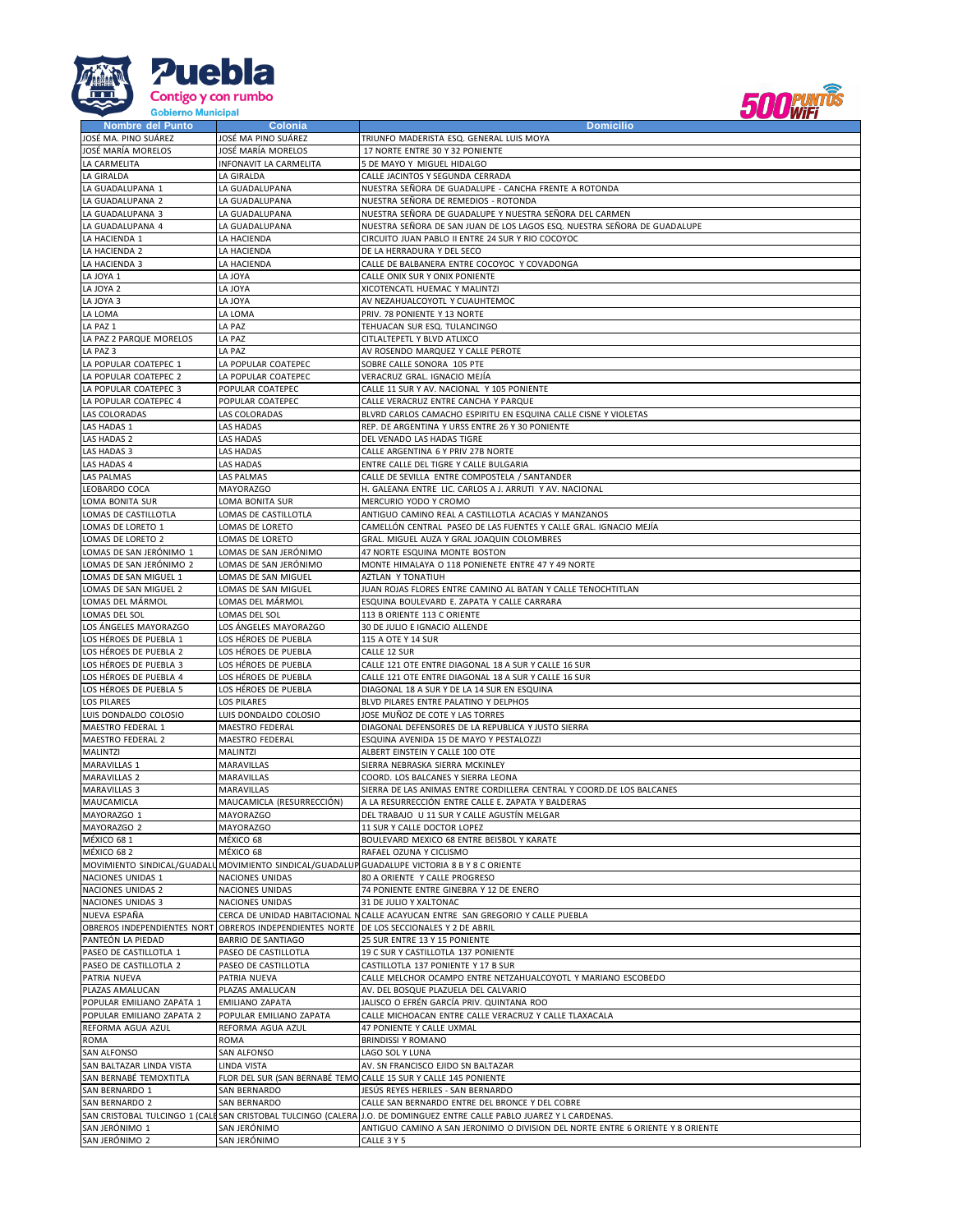



| Nombre del Punto                               | <b>Colonia</b>                                               | <b>Domicilio</b>                                                                                      |
|------------------------------------------------|--------------------------------------------------------------|-------------------------------------------------------------------------------------------------------|
| SAN JERÓNIMO 3                                 | EL RIEGO SUR                                                 | SAUCE ENTRE TULE Y CARRETERA MEXICO PUEBLA                                                            |
|                                                |                                                              | <b>CEDRO Y SAUCE</b>                                                                                  |
| SAN JERÓNIMO 4                                 | EL RIEGO SUR                                                 |                                                                                                       |
| SAN JOSÉ DE LOS CERRITOS                       | SAN JOSÉ DE LOS CERRITOS                                     | DEL CONDE ORIENTE 5 DE MAYO                                                                           |
| SAN JOSÉ GUADALUPE                             | SAN JOSÉ GUADALUPE                                           | HOMBRES ILUSTRES SANTA ELENA                                                                          |
| SAN JOSÉ MAYORAZGO                             | SAN JOSÉ MAYORAZGO                                           | 73 PONIENTE ENTRE 15 A SUR Y DIAGONAL 15 SUR                                                          |
| SAN JOSÉ VISTA HERMOSA 1                       | SAN JOSÉ VISTA HERMOSA                                       | PASEO SAN JOSE VISTA HERMOSA SUR ENTRE CALLE 10 Y 11                                                  |
|                                                |                                                              |                                                                                                       |
| SAN JOSÉ VISTA HERMOSA 2                       | SAN JOSÉ VISTA HERMOSA                                       | PASEO SAN JOSÉ VISTA HERMOSA NTE ENTRE CALLE 20 Y 21                                                  |
|                                                |                                                              |                                                                                                       |
| SAN JOSÉ VISTA HERMOSA 3                       | PARQUE DEL ARTE                                              | CALLE SIRIO S/N ENTRE OSA MAYOR Y BLVD. DEL NIÑO POBLANO RESERVA TERRITORIAL ATLIXCAYOTL EN CALLE C15 |
|                                                |                                                              |                                                                                                       |
| SAN JOSÉ VISTA HERMOSA 4                       | PARQUE DEL ARTE                                              | CALLE SIRIO S/N ENTRE OSA MAYOR Y BLVD. DEL NIÑO POBLANO RESERVA TERRITORIAL ATLIXCAYOTL EN CALLE C17 |
|                                                |                                                              |                                                                                                       |
| SAN LUIS GONZAGA                               | SAN LUIS GONZAGA                                             | 14 ORIENTE Y 44 NORTE ESQUINA CADETE VICENTE SUAREZ                                                   |
| SAN MIGUEL LA ROSA                             | SAN MIGUEL LA ROSA                                           | EMILIANO ZAPATA Y 29 DE SEPTIEMBRE                                                                    |
| SAN MIGUEL MAYORAZGO 1                         | SAN MIGUEL MAYORAZGO                                         | CALLE CASUARINAS Y CALLE JAZMINES                                                                     |
| SAN MIGUEL MAYORAZGO 2                         | SAN MIGUEL MAYORAZGO                                         | ENTRAR POR CALLE INDEPENDENCIA (EN EL DEPORTIVO)                                                      |
|                                                |                                                              |                                                                                                       |
| SAN MIGUEL XONACATEPEC                         | SAN MIGUEL XONACATEPEC                                       | GUSTAVO DÍAZ ORDAZ ENTRE BENITO JUÁREZ Y LAZARO CARDENAS                                              |
| SAN PABLO DE LOS FRAILES                       | SAN PABLO DE LOS FRAILES                                     | 18 PONIENTE Y 9 NORTE                                                                                 |
| SAN RAMÓN 1                                    | SAN RAMÓN                                                    | ANTURIOS ESQUINA CAMELIAS                                                                             |
| SAN RAMÓN 2                                    | SAN RAMÓN                                                    | GARDENIAS ENTRE ANTURIOS Y ORQUIDEAS                                                                  |
| SAN RAMÓN 3                                    | SAN RAMÓN                                                    | BEGONIAS ENTRE FRAMBOYANES Y AV. 11 SUR                                                               |
|                                                |                                                              |                                                                                                       |
| SAN RAMÓN 4                                    | SAN RAMÓN                                                    | CALLE SAN RAMON ENTRE JAZMIN Y CALLE NARDOS                                                           |
| SAN RAMÓN 5                                    | SAN RAMÓN                                                    | PRIVADA BETUNIAS ENTRE BETUNIAS Y ORQUIDEAS                                                           |
| SAN RAMÓN 6                                    | SAN RAMÓN                                                    | 20 ANDADOR DE JAZMIN ENTRE JAZMINES Y BETUNIAS                                                        |
| SANTA BARBARA                                  | SANTA BARBARA                                                | ESQUINA DE 34 NORTE Y 2 ORIENTE                                                                       |
| SANTA CLARA                                    | SANTA CLARA                                                  | PROL. DE LA 24 SUR O LA FRAGUA Y CALLE JUAN ESCUTIA                                                   |
|                                                |                                                              |                                                                                                       |
| SANTA CRUZ BUENAVISTA                          | SANTA CRUZ BUENAVISTA                                        | 25 PONIENTE ENTRE RAFAEL AVILA CAMACHO Y PINOS                                                        |
| SANTO DOMINGO                                  | SANTO DOMINGO                                                | CALLE VICENTE GUERRERO O ANTIGUO CAMINO SAN JERONIMO ESQUINA NICOLAS BRAVO                            |
| SATÉLITE MAGISTERIAL 1                         | SATÉLITE MAGISTERIAL                                         | AV DEL MAESTRO 1811                                                                                   |
| SATÉLITE MAGISTERIAL 2                         | SATÉLITE UNIDAD MAGISTERIAL                                  | EN CALLE DEMÓCRITO ENTRE LEIBNIZ Y PARMÉNIDES                                                         |
|                                                |                                                              |                                                                                                       |
| SAN CRISTOBAL TULCINGO                         | SAN CRISTÓBAL TULCINGO                                       | IGNACIO ZARAGOZA Y CAMINO REAL A SAN JERONIMO                                                         |
| SOLIDARIDAD NACIONAL                           | SOLIDARIDAD NACIONAL                                         | CALLE DEMOCRACIA E IDENTIDADA NACIONAL                                                                |
| SANTA MARÍA                                    | SANTA MARÍA                                                  | 7 NORTE Y 40 PONIENTE                                                                                 |
| TEPEYAC 1                                      | TEPEYAC                                                      | 72 PTE Y BARRANQUILLA                                                                                 |
| TEPEYAC 2                                      | TEPEYAC                                                      | ENTRE CALLE TEPEYAC E INSURGENTES SOBRE XALTONAL                                                      |
| TOLTEPEC LOS ÁLAMOS                            | TLOLTEPEC LOS ÁLAMOS                                         | RIO BALSAS Y 10 OTE                                                                                   |
|                                                |                                                              |                                                                                                       |
| <b>TRES CRUCES 1</b>                           | <b>TRES CRUCES</b>                                           | DIAGONAL PAPAGAYO ENTRE FRAY J ANTONIO CUELLAR Y JUAN PADILLA                                         |
| <b>TRES CRUCES 2</b>                           | <b>TRES CRUCES</b>                                           | FRAY PEDRO MELGAREJO Y FRAY JUAN DE ZUMARRAGA                                                         |
| 3 DE MAYO 1                                    | 3 DE MAYO                                                    | 10 DE MAYO / AYUNTAMIENTO                                                                             |
| 3 DE MAYO 2                                    | 3 DE MAYO                                                    | 5 ABRIL Y 12 DE DICIEMBRE                                                                             |
|                                                |                                                              |                                                                                                       |
| TRIUNFO NACIONAL                               | TRIUNFO NACIONAL                                             | CALZADA DEL REY EN CERRRADA                                                                           |
| U. H. AGUA SANTA 1                             | U. H. AGUA SANTA                                             | 117 PONIENTE ENTRE 9 SUR D Y 9 SUR A                                                                  |
| U. H. AGUA SANTA 2                             | U. H. AGUA SANTA                                             | CALLE 9 SUR D ENTRE AV. 117 PTE Y PLAZA C-M-10                                                        |
| U. H. AGUA SANTA 3                             | U. H. AGUA SANTA                                             | 117 PONIENTE ESQUINA CALLE 9 SUR D                                                                    |
| U. H. AGUA SANTA 4                             | U. H. AGUA SANTA                                             | 9 SUR ENTRE 115 Y 117 PONIENTE                                                                        |
|                                                |                                                              |                                                                                                       |
| U. H. AGUA SANTA 5                             | U. H. AGUA SANTA                                             | CALLE E-EM-5                                                                                          |
| U. H. AMALUCAN 1                               | U. H. AMALUCAN                                               | 1ER RETORNO DE ÁLAMO Y CIPRÉS                                                                         |
| U. H. AMALUCAN 2                               | U. H. AMALUCAN                                               | AV. LAS TORRES, ENTRE AV. DEL ROBLE Y CDA. CEIBA                                                      |
| U. H. AMALUCAN 3                               | U. H. AMALUCAN                                               | CDA. CEIBA, ENTRE SABINO Y TEJOCOTE                                                                   |
| U. H. AMALUCAN 4                               | U. H. AMALUCAN                                               | TABACHIN ENTRE PINO Y DE LA ARBOLEDA                                                                  |
|                                                |                                                              |                                                                                                       |
| U. H. AMALUCAN 5                               | U. H. AMALUCAN                                               | 2DO RETORNO ALAMO Y CALLE ENCINO                                                                      |
| U. H. AMALUCAN 6                               | U. H. AMALUCAN                                               | AV. DE LAS TORRES y CTO. AMALUCAN                                                                     |
| U. H. AMALUCAN 7                               | U. H. AMALUCAN                                               | CDA ABEDUL ENTRE 1RA Y 2DA PRIVADA DE ABEDUL                                                          |
|                                                | U. H. BOSQUES DE SAN SEBASTIÁN U.H. BOSQUES DE SAN SEBASTIÁN | CALLE OAXACA ENTRE AVENIDA XONACATEPEC Y VALLE DE LOS ROBLES                                          |
|                                                | U. H. BOSQUES DE SAN SEBASTIÁN U.H. BOSQUES DE SAN SEBASTIÁN | BLVD. PUEBLA ESQUINA CON GARDENIAS                                                                    |
|                                                | U. H. BOSQUES DE SAN SEBASTIÁN U.H. BOSQUES DE SAN SEBASTIÁN |                                                                                                       |
|                                                |                                                              | BLVD. PUEBLA ESQUINA CON VIOLETAS                                                                     |
|                                                | U. H. BOSQUES DE SAN SEBASTIÁN U.H. BOSQUES DE SAN SEBASTIÁN | CALLE 1-A ENTRE CALLE 2-A Y BLVD. MÉXICO                                                              |
|                                                | U. H. BOSQUES DE SAN SEBASTIÁN U.H. BOSQUES DE SAN SEBASTIÁN | BLVD. MÉXICO ENTRE BLVD. GUADALAJARA Y AVE. MEXICO                                                    |
|                                                | U. H. BOSQUES DE SAN SEBASTIÁN U.H. BOSQUES DE SAN SEBASTIÁN | BLVD. ATEMPAN ENTRE AVE. MEXICO Y BLVD. XONACATEPEC                                                   |
|                                                | U. H. BOSQUES DE SAN SEBASTIÁN U.H. BOSQUES DE SAN SEBASTIÁN | CALLE OAXACA Y GERANIO                                                                                |
|                                                |                                                              | CALLE 1-B ENTRE BLVD. DE MÉXICO Y BLVD, MONTERREY                                                     |
|                                                |                                                              |                                                                                                       |
|                                                | U. H. BOSQUES DE SAN SEBASTIÁN U.H. BOSQUES DE SAN SEBASTIÁN |                                                                                                       |
|                                                | U. H. BOSQUES DE SAN SEBASTIÁN U.H. BOSQUES DE SAN SEBASTIÁN | CALLE 1-B ENTRE BLVD PUEBLA Y BLVD. MEXICO                                                            |
|                                                | U. H. BOSQUES DE SAN SEBASTIÁN U.H. BOSQUES DE SAN SEBASTIÁN | CALLE 2-E ENTRE SALVADOR DEL HUERTO Y BLVD. PUEBLA                                                    |
| U. H. CARMEN GASTRONÓMICO                      | U. H. CARMEN GASTRONÓMICO                                    | CALLE HIDALGO "B" ENTRE LAS TORRES Y AV. NACIONAL                                                     |
|                                                |                                                              | PRIV. 40 C NORTE SN                                                                                   |
| U.H. EL CHAMIZAL                               | CHAMIZAL                                                     |                                                                                                       |
| U. H. FOVISSSTE LA MARÍA                       | U. H. FOVISSSTE LA MARÍA                                     | 4 ORIENTE ESQ. 16 B SUR                                                                               |
| U. H. LA CIÉNEGA                               | U. H. LA CIÉNEGA                                             | ROSENDO SALAZAR EN PARQUE                                                                             |
| U. H. LA MARGARITA 1                           | U. H. LA MARGARITA                                           | AV 34 SUR Y 57 OTE                                                                                    |
| U. H. LA MARGARITA 2                           | U. H. LA MARGARITA                                           | AV. 36 SUR ENTRE 57 ORIENTE Y DE CONFITEROS                                                           |
|                                                |                                                              | DEL CARRIL DEL GATO ENTRE AV. F. VELÁZQUEZ Y AV. 24 SUR                                               |
| U. H. LA MARGARITA 3                           | U.H. LA MARGARITA                                            |                                                                                                       |
| U. H. LA MARGARITA 4                           | U. H. LA MARGARITA                                           | DEL CHICOTE ENTRE BLVD. 38 SUR Y DE LA TESORERIA                                                      |
| U. H. LA MARGARITA 5                           | U. H. LA MARGARITA                                           | AV. 36 SUR ENTRE CALLE 59 OTE Y DE LA MORA                                                            |
| U. H. LA MARGARITA 6                           | U. H. LA MARGARITA                                           | 63 ORIENTE ESQUINA AV. 42 SUR                                                                         |
| U. H. LA MARGARITA 7                           | U. H. LA MARGARITA                                           | AV. 36 SUR ENTRE MESON DE REYES Y 61 OTE                                                              |
|                                                |                                                              |                                                                                                       |
| U. H. LA MARGARITA 8                           | U. H. LA MARGARITA                                           | CALLE 40 SUR ESQUINA CALLE 57 OTE                                                                     |
| U. H. LA MARGARITA 9                           | U. H. LA MARGARITA                                           | DE LA PIOCHA ENTRE CALLE 40 SUR Y 57 OTE                                                              |
| U. H. LA MARGARITA 10                          | U. H. LA MARGARITA                                           | AV. 34 SUR ESQUINA CALLE 63 OTE                                                                       |
| U. H. LA MARGARITA 11                          | U. H. LA MARGARITA                                           | CALLE 57 OTE ENTRE BLVD. 38 SUR Y DE LA CAMELIA                                                       |
|                                                |                                                              |                                                                                                       |
| U. H. LA MARGARITA 12                          | U. H. LA MARGARITA                                           | CALLE 67 OTE ENTRE 40 A SUR Y 1RA PLAZA DE LA 67 ORIENTE                                              |
| U. H. LA MARGARITA 13                          | U. H. LA MARGARITA                                           | CALLE 67 OTE ENTRE AV. 24 SUR Y BLVD. MUNICIPIO LIBRE                                                 |
| U. H. LA MARGARITA 14<br>U. H. LA MARGARITA 15 | INSURGENTES ORIENTE<br>U. H. LA MARGARITA                    | CALLE INSURGENTES ORIENTE S/N<br>CALLE 44 SUR ENTRE DEL QUETZAL Y FLAMINGO                            |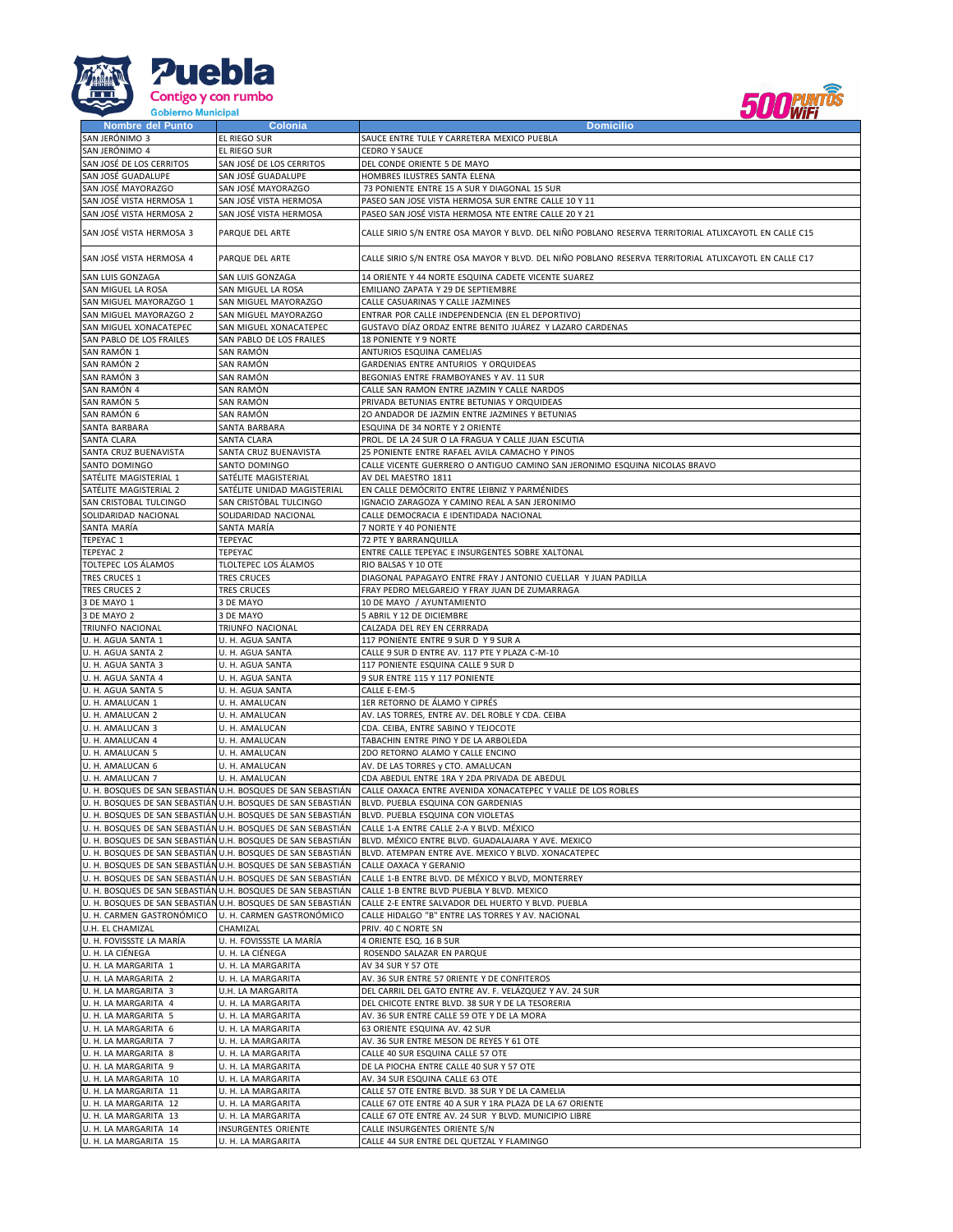



| Nombre del Punto                                         | Colonia                   | <b>Domicilio</b>                                                                                               |
|----------------------------------------------------------|---------------------------|----------------------------------------------------------------------------------------------------------------|
| U. H. LA MARGARITA 16                                    | U. H. LA MARGARITA        | CALLE 40 SUR ENTRE 55 Y 57 ORIENTE                                                                             |
| U. H. LA MARGARITA 17                                    | U. H. LA MARGARITA        | AV. 34 SUR ENTRE DEL ZAUCO Y DE LA CONCORDIA                                                                   |
|                                                          |                           |                                                                                                                |
| U. H. LA ROSA 1                                          | U. H. LA ROSA             | SENDERO 2 ESQ. SNDERO J                                                                                        |
| U. H. LA ROSA 2                                          | U. H. LA ROSA             | CALLE DE LA ROSA Y TUNEL                                                                                       |
| U. H. LOMA BELLA 1                                       | U. H. LOMA BELLA          | 107 PTE Y CALLE VICTORIA                                                                                       |
| U. H. LOMA BELLA 2                                       | U. H. LOMA BELLA          | 105 PONIENTE ENTRE NAYARIT Y CALLE 1 RTNO. 5C SUR                                                              |
| U. H. LOMA BELLA 3                                       | U. H. LOMA BELLA          | 107 PONIENTE ENTRE CALLE 3 RTNO 3C SUR Y 3 RTNO 3B SUR                                                         |
| U. H. LOMA BELLA 4                                       | U. H. LOMA BELLA          | PZA GARIBALDI Y 50 ANDADOR JARDINES DE LA 3 SUR                                                                |
| U. H. LOMA BELLA 5                                       | U. H. LOMA BELLA          | DEPORTIVO LOMA BELLA (PLAZA CENTRAL 111 PTE)                                                                   |
|                                                          |                           |                                                                                                                |
| U. H. LOMA BELLA 6                                       | U. H. LOMA BELLA          | 40 ANDADOR JARDINES DE LA 3 SUR Y 5 RETORNO 3 C SUR                                                            |
| U. H. LOMA BELLA 7                                       | U. H. LOMA BELLA          | CALLE 5 SUR ENTRE 3ER ANDADOR JARDINES DE LA 5 SUR                                                             |
| U. H. MATEO DE REGIL 1                                   | U. H. MATEO DE REGIL      | AV. DE LOS AZARES ESQ. CIRCUITO DE LAS FLORES SUR                                                              |
| U. H. MATEO DE REGIL 2                                   | U. H. MATEO DE REGIL      | CIRCUITO DE LAS FLORES SUR DE LAS ROSAS                                                                        |
|                                                          |                           | U.H. MOVIMIENTO OBRERO LA CILU.H. MOVIMIENTO OBRERO LA CIÉN ESQUINA CALLE SUR R. FLORES MAGÓN Y JOSÉ NIERA     |
|                                                          |                           | U.H. MOVIMIENTO OBRERO LA CILU.H. MOVIMIENTO OBRERO LA CIÉN MÁRTIRES DEL RIO BLANCO ENTRE NORTE R FLORES MAGÓN |
| U. H. RIVERA ANAYA 1                                     | U. H. RIVERA ANAYA        | ENRIQUE GARCÍA CARRETO Y FELICIANO MARTÍNEZ                                                                    |
|                                                          |                           |                                                                                                                |
| U. H. RIVERA ANAYA 2                                     | U. H. RIVERA ANAYA        | ENRIQUE GARCÍA CARRETO Y FELICIANO MARTÍNEZ                                                                    |
| U. H. RIVERA ANAYA 3                                     | U. H. RIVERA ANAYA        | FELICIANO MARTINEZ ENTRE ENRIQUE GARCIA CARRETO Y JESUS CASTILLO SOSA                                          |
| U. H. RIVERA ANAYA 4                                     | U. H. RIVERA ANAYA        | ENRIQUE GARCIA CARRETO Y 20 ANDADOR E GARCIA C                                                                 |
| U. H. RIVERA ANAYA 5                                     | U. H. RIVERA ANAYA        | ABEL SEGRESTES Y JESUS CASTILLO SOSA                                                                           |
| U. H. RIVERA ANAYA 6                                     | U. H. RIVERA ANAYA        | CALLE NORBERTO ESPINOZA Y JESUS CASTILLO SOSA                                                                  |
| U. H. RIVERA ANAYA 7                                     | U. H. RIVERA ANAYA        | AV LAS TORRES Y ENRIQUE GARCIA CARRETO                                                                         |
| U. H. RIVERA ANAYA 8                                     | U. H. RIVERA ANAYA        | ENRIQUE FLORES MAGÓN Y AV. PEDRO GURRERO                                                                       |
|                                                          |                           |                                                                                                                |
| U. H. RIVERA ANAYA 9                                     | U. H. RIVERA ANAYA        | MIGUEL LOPEZ PEREZ ENTRE JOSE M PONCE Y PABLO PEREZ                                                            |
| U. H. S.N.T.E. 1                                         | U. H. S.N.T.E.            | PROL. 3 SUR ESQ. HERMOSILLO                                                                                    |
| U. H. S.N.T.E. 2                                         | U. H. S.N.T.E.            | EJE VIAL B Y AV VALLE DE MEICO                                                                                 |
| U. H. SAN APARICIO 1                                     | U. H. SAN APARICIO        | CAMBIA PRIV 124 A PTE Y 3 NTE                                                                                  |
| U. H. SAN APARICIO 2                                     | U.H. SAN APARICIO         | SAN APARICIO NORTE Y SAN APARICIO ORIENTE                                                                      |
| U. H. SAN APARICIO 3                                     | U.H. SAN APARICIO         | CALLE SAN APARICIO ORIENTE                                                                                     |
| U. H. SAN BARTOLO 1                                      | U. H. SAN BARTOLO         | CIRCUITO SAN BARTOLO ORIENTE B                                                                                 |
|                                                          |                           | 123 ORIENTE ESQ. 16 DE SEPTIEMBRE                                                                              |
| U. H. SAN BARTOLO 2                                      | U. H. SAN BARTOLO         |                                                                                                                |
| U. H. SAN BARTOLO 3                                      | U. H. SAN BARTOLO         | PLAZA PIRUL                                                                                                    |
| U. H. SAN BARTOLO 4                                      | U. H. SAN BARTOLO         | CIRCUITO SAN BARTOLO SUR A ENTRE SAN BARTOLO ORIENTE A Y SAN BARTOLO PONIENTE B (FRENTE A LAS CANCHAS)         |
|                                                          |                           |                                                                                                                |
| U. H. SAN BARTOLO 5                                      | U. H. SAN BARTOLO         | PLAZA DEL EUCALIPTO                                                                                            |
| U. H. SAN BARTOLO 6                                      | U. H. SAN BARTOLO         | SAN BARTOLO NORTE B Y SAN BARTOLO ORIENETE A                                                                   |
| U. H. SAN JORGE 1                                        | U. H. SAN JORGE           | 111 B ORIENTE EDIF 111-B3                                                                                      |
| U. H. SAN JORGE 2                                        | U. H. SAN JORGE           | 12 B SUR ENTRE 111 A ORIENTE Y 111 B ORIENTE                                                                   |
|                                                          |                           | PROL DE LA 14 A SUR FRENTE AL 11104                                                                            |
| U. H. SAN JORGE 3                                        | U. H. SAN JORGE           |                                                                                                                |
| U. H. SAN JORGE 4                                        | U. H. SAN JORGE           | CALLE 111 D OTE Y CALLE C                                                                                      |
| U. H. SAN JORGE 5                                        | U. H. SAN JORGE           | 111 B ORIENTE ENTRE 12 SUR Y 12 A SUR                                                                          |
| U. H. SAN JORGE 6                                        | U.H. SAN JORGE            | DIAGONAL 107 ORIENTE                                                                                           |
| U. H. SAN PEDRO 1                                        | U.H. SAN PEDRO            | CAMBIA A 88 PTE Y 5 A NORTE EXPLANADA                                                                          |
| U. H. SAN PEDRO 2                                        | U.H. SAN PEDRO            | 1ER ANDADOR 90 PTE ATRÁS DEL 1ER ANDADOR 7 NORTE                                                               |
| U. H. UEMAC 1                                            | U. H. UEMAC               | LITERATURA ESQ. FISICA                                                                                         |
| U. H. UEMAC 2                                            | U. H. UEMAC               | CIENCIAS NATURALESENTRE LITERATURA MEXICANA Y BARRANCA                                                         |
| U. H. UEMAC 3                                            | U. H. UEMAC               | CALLE ECONOMIA ENTRE LITERATURA MEXICANA Y BARRANCA                                                            |
| U. H. UEMAC 4                                            | U. H. UEMAC               | 95 PONIENTE ENTRE ECONOMIA Y FISICA                                                                            |
| U.H. LA VICTORIA 1                                       | U. H. LA VICTORIA         | CALLE AZUCENAS EDIFICIO M                                                                                      |
| U.H. LA VICTORIA 2                                       | U. H. LA VICTORIA         | CALLE CEDROS Y CALLE AZUCENAS                                                                                  |
|                                                          |                           |                                                                                                                |
| U. H. VILLA FRONTERA 1                                   | U. H. VILLA FRONTERA      | 102 PONIENTE Y 9 B NORTE                                                                                       |
| U. H. VILLA FRONTERA 2                                   | U. H. VILLA FRONTERA      | 9 NORTE ENTE 100 Y 102 PONIENTE                                                                                |
| U. H. VILLA FRONTERA 3                                   | U. H. VILLA FRONTERA      | CERRADA 9 C NORTE ENTRE 102 PONIENTE                                                                           |
| U. H. VILLA FRONTERA 4                                   | U. H. VILLA FRONTERA      | AV 102 PTE Y LA 5 NORTE                                                                                        |
| U. H. XALAPA                                             | U. H. XALAPA              | CALLE ALHELI CANCHAS DE BASQUETBOL                                                                             |
| U. H. FOVISSSTE SAN ROQUE 1                              | U. H. FOVISSSTE SAN ROQUE | CALLE PLUTON ESQ. CALLE TAURO                                                                                  |
| U. H. FOVISSSTE SAN ROQUE 2                              | U. H. FOVISSSTE SAN ROQUE | LAGO HURÓN VENUS U.H FOVISSSTE                                                                                 |
| U. H. HERMENEGILDO J. ALDANA U. H. HERMENEGILDO J ALDANA |                           | CERRADA GUADALAJARA EDIF. A                                                                                    |
| U. H. XILOTZINGO 1                                       | U. H. XILOTZINGO          | REAL AND DE LA ORQUIDEA                                                                                        |
| U. H. XILOTZINGO 2                                       | U. H. XILOTZINGO          | ENTRE CALLE GERANIO Y CALLE DEL ARBOLITO                                                                       |
| U. H. INDEPENDENCIA                                      | U.H. INDEPENDENCIA        | CALLE GUERRERO ENTRE REPUBLICA DE URSS Y CALLE NACIONAL                                                        |
|                                                          |                           |                                                                                                                |
| U. H. LA FLOR                                            | U. H. LA FLOR             | AV. GUERRERO ESQ. CALLE ROSAS                                                                                  |
| U. H. S.N.T.E. 1                                         | EX RANCHO VAQUERÍAS       | MONTERREY Y CHETUMALSOBRE MARTINEZ MARTIN                                                                      |
| U. H. S.N.T.E. 2                                         | S.N.T.E.                  | CALLE AGUASCALIENTES Y PUEBLA SECCIÓN XXIII                                                                    |
| U. H. S.N.T.E. 3                                         | S.N.T.E.                  | CALLE TUXTLA GUTIERREZ Y CALLE PUEBLA ESQUINA                                                                  |
| U. H. S.N.T.E. 4                                         | S.N.T.E.                  | EJE VIAL R.                                                                                                    |
| U. H. SOLIDARIDAD NACIONAL                               | U.H. SOLIDARIDAD          | LIBERTAD PATRIOTISMO                                                                                           |
| UNIDAD AQUILES SERDÁN 1                                  | UNIDAD AQUILES SERDÁN     | PARQUE ENTRE JESÚS NIETO Y CALLE 34 PTE                                                                        |
| UNIDAD AQUILES SERDÁN 2                                  | UNIDAD AQUILES SERDÁN     | CALLE 35 NORTE Y EPIGMENIO MARTÍNEZ                                                                            |
| UNIDAD GUADALUPE                                         | UNIDAD GUADALUPE          | SECC "E"                                                                                                       |
| UNIÓN Y LIBERTAD 1                                       | UNIÓN Y LIBERTAD          | CALLE SOR JUANA INÉS DE LA CRUZ                                                                                |
| UNIÓN Y LIBERTAD 2                                       | UNIÓN Y LIBERTAD          | BRINDISSI ENTRE CALLE EVANGELISTA TORRICELLI Y TOMAS NEWCOMB                                                   |
|                                                          |                           |                                                                                                                |
| UNIVERSIDADES                                            | UNIVERSIDADES             | BOULEVARD CARLOS CAMACHO ESPÍRITU                                                                              |
| VALLE DEL ÁNGEL                                          | VALLE DEL ÁNGEL           | CALLE NIEBLA Y CALLE DEL VALLE                                                                                 |
| VALLE DEL SOL 1                                          | VALLE DEL SOL             | B FLORES MAGON Y B PITAGORAS ESQUINA                                                                           |
| VALLE DEL SOL 2                                          | VALLE DEL SOL             | VICENTE GUERRERO Y BLVD. MIGUEL NEGRETE                                                                        |
| VALLE DEL SOL 3                                          | VALLE DEL SOL             | SÓFOCLES HESIODO                                                                                               |
|                                                          | VALLE DEL SOL             | ANAXÍMEDES ENTRE PITÁGORAS Y DEL SOL                                                                           |
| VALLE DEL SOL 4                                          |                           |                                                                                                                |
| VALLE DORADO                                             | VALLE DORADO              | 35 NTE Y 24 PTE                                                                                                |
| <b>VICENTE BUDIB</b>                                     | <b>VICENTE BUDIB</b>      | MONTE LIBANO, PARQUE CENTRAL                                                                                   |